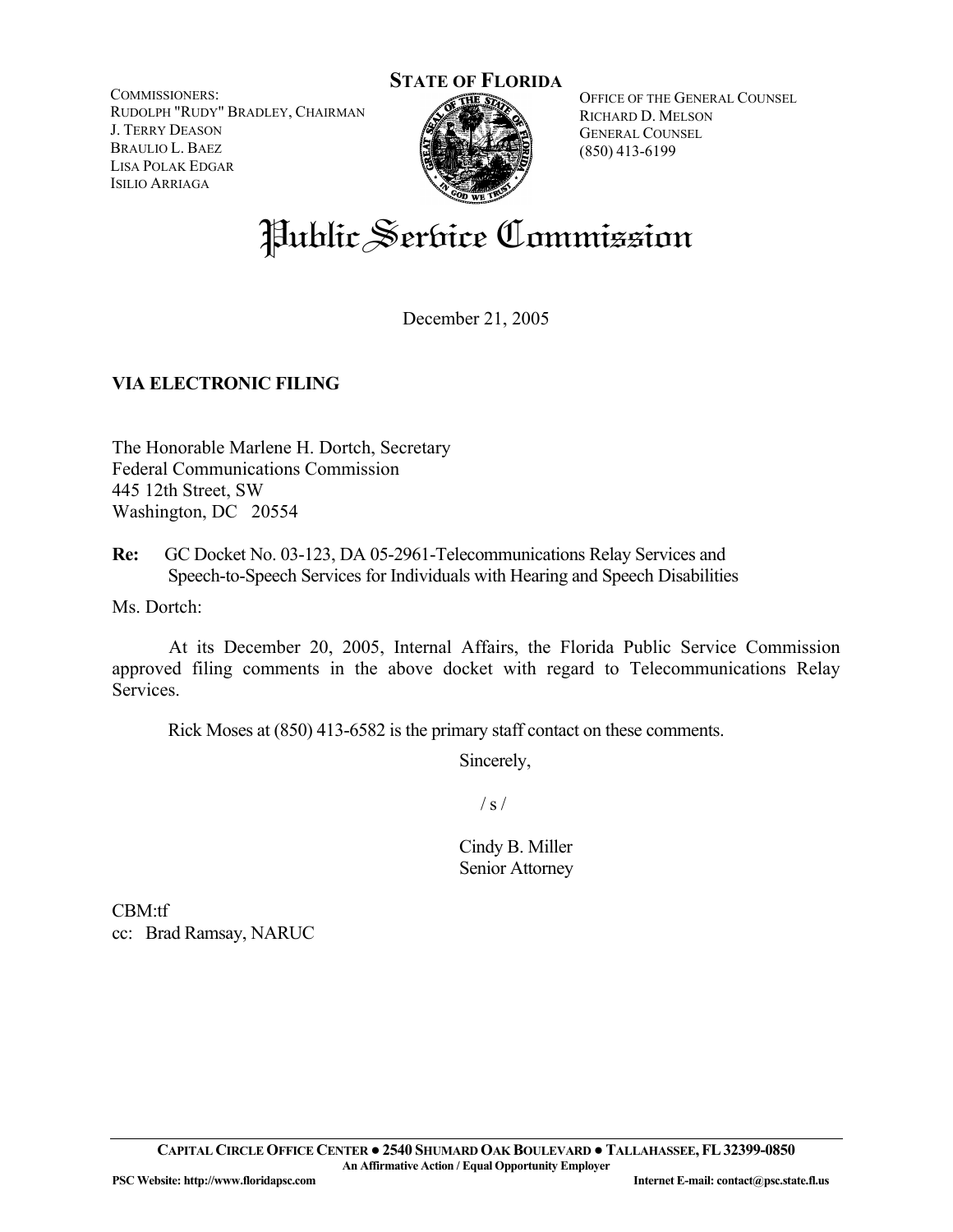## **Before the FEDERAL COMMUNICATIONS COMMISSION Washington, DC 20554**

| In the Matter of                          |                      |
|-------------------------------------------|----------------------|
|                                           |                      |
| Telecommunications Relay Services and     | CG Docket No. 03-123 |
| Speech-to-Speech Services for Individuals | DA 05-2961           |
| With Hearing and Speech Disabilities      |                      |

## **COMMENTS OF THE FLORIDA PUBLIC SERVICE COMMISSION**

The Florida Public Service Commission (FPSC) respectfully submits the following comments to the Federal Communications Commission (FCC) in response to the FCC's request for comments on a petition for rulemaking to mandate captioned telephone relay service and to approve Internet-Protocol (IP) captioned telephone relay service.

#### **Introduction**

The FPSC is pleased to have the opportunity to provide comments to the FCC on captioned telephone relay service and IP captioned telephone relay services. Both of these services may enrich the lives of those persons who have difficulty using regular telephone service, but are reluctant to use traditional relay service. The FPSC offers the following comments to assist the FCC in its consideration of mandating these services.

# **Captel Service**

Captel, which is a captioned telephone service, has been provided in the state of Florida since March 2004. Florida is the largest provider of Captel service in the United States with 2,389 current users of the service, and adding up to 100 new customers each month. The per minute usage cost to provide this level of Captel service is approximately \$175,000 per month to the Florida relay provider. Florida has elected to distribute a maximum of 100 Captel phones per month for two reasons.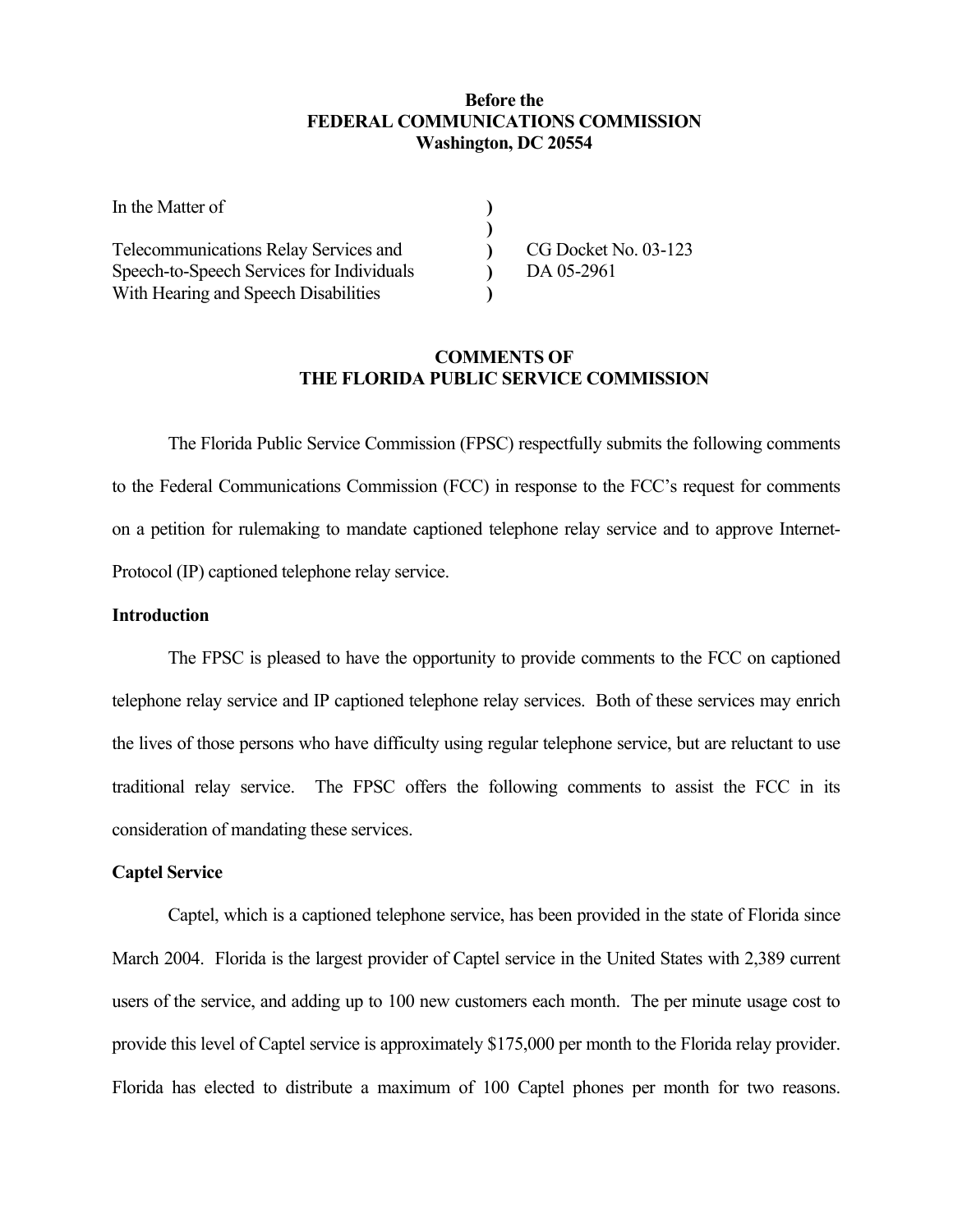Florida Public Service Commission CG Docket No. 03-123 Page 2

First, because the provider of Captel only has one call center, the provider is limited in the number of calls its call center can process. The second reason is managing the budget for Captel usage cost and the cost of the Captel instruments. Captel is a relatively new service. As more people become aware of it, the cost has increased monthly. If the FCC mandates Captel as a TRS service and does not fund it from the interstate fund, Florida suggests that consideration be given to allowing each state the ability to offer a restricted service to facilitate budgetary constraints. Florida has a statutorily imposed surcharge cap of \$.25 per wire line access line, for up to 25 access lines per account. The surcharge level is currently \$.15 per access line. If Captel is mandated without a limit to the number of clients that can be added to the service, this cap could easily be exceeded in a relatively short time.

While service quality is not part of the petition, neither the FCC nor Florida currently has any service quality standards for Captel. Florida has experienced service quality problems with the service. The service uses voice recognition software. Although the service is well-received by the users, we are finding that many words are often misspelled or misinterpreted to the degree that the conversation content is radically changed. Therefore, if the FCC mandates Captel or similar captioning service, consideration should be given to imposing minimum service quality requirements.

#### **Two-Line Captel**

1

In the petition for rulemaking, two-line Captel service is referenced for access to E-911 service. Two-line Captel service is necessary in order for the 911 operator to call the Captel user back if the person has been disconnected. Without two lines, the 911 center would have to call the 800 number that reaches the Captel center. Although the 911 center could directly dial the Captel user, the phone would not display captioning.

<sup>&</sup>lt;sup>1</sup> Section 427.704(4)(a)(3), Florida Statutes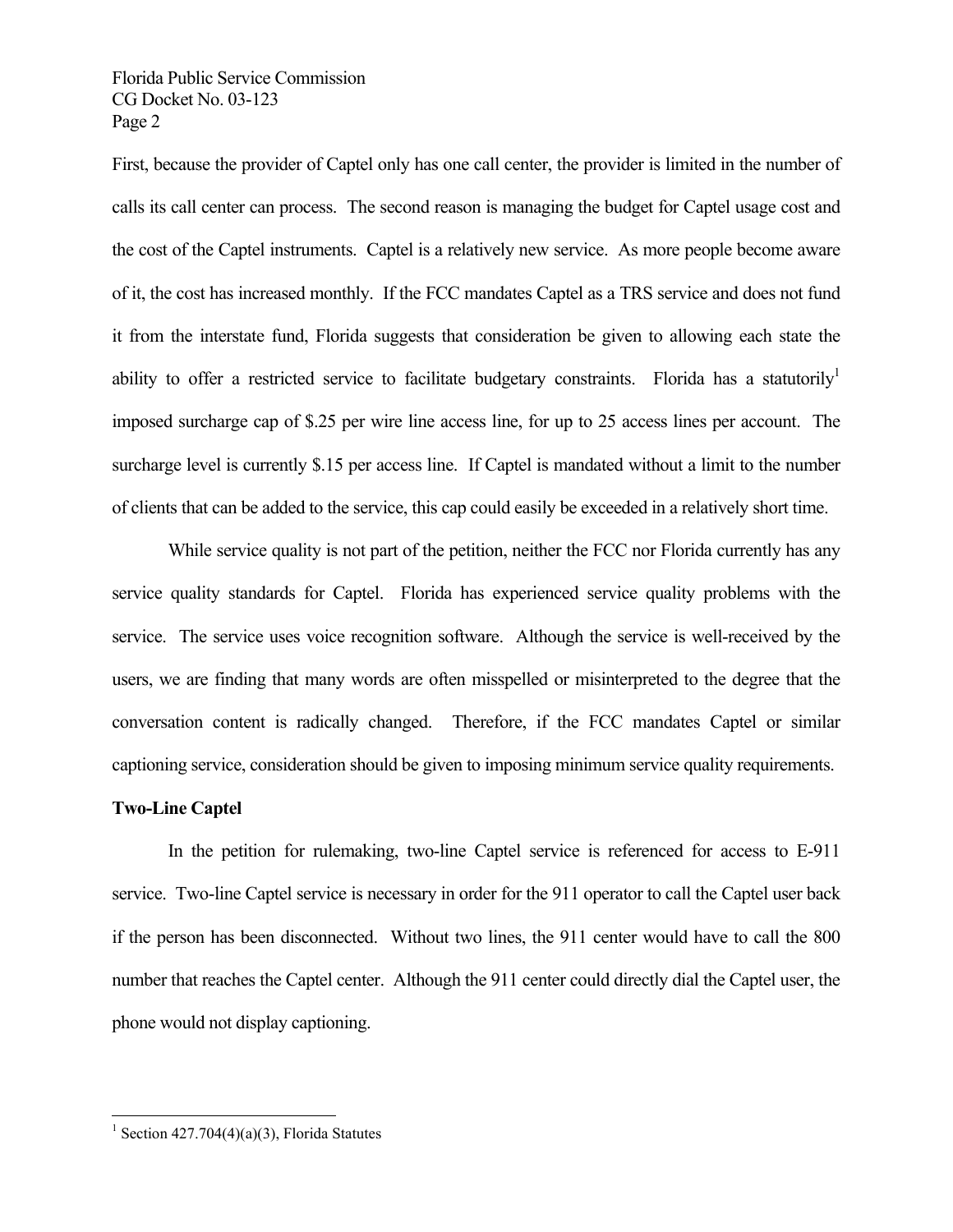Florida Public Service Commission CG Docket No. 03-123 Page 3

It is unclear in the petition how the cost of the two access lines will be recovered. Florida asserts that the cost of the access lines should be the responsibility of the end user, hearing impaired or not. Florida currently offers two-line Captel service, but does not fund the cost of the access lines. To have the cost covered by the state relay service fund, using the current number of customers (2,389) at \$25 per access line, would add approximately \$119,000 a month to the cost of providing relay service. The cost burden will increase significantly as more customers subscribe to the service.

Florida is not aware of a competitor to Captel service at this time. Florida is constrained by Chapter 427, Florida Statutes, to having one relay provider; therefore, Captel and traditional relay must be provided by the same provider. A competitor could provide Captel in Florida, but the competitor could not be compensated through the relay surcharge authorized by Chapter 427, Florida Statutes.

However, if a competitor does offer a similar service to Captel, we believe it should be considered an equivalent to Captel if the FCC does mandate telephone captioning service. Otherwise, the provider of Captel service could monopolize telephone captioning service.

#### **IP-Captioning Service**

Florida agrees with the petitioners that IP-Captioning should be funded from the Interstate TRS fund. Florida is not aware of IP-Captioning being offered anywhere at this time, but as the petitioners state, it will probably use computers, or wireless devices such as PDAs. Florida believes this is an innovative service and will benefit those consumers that need this type of service. However, mandating this service as part of a state-provided relay service will have the same effect as discussed above regarding Captel. It could possibly exceed state authorized budgets and stifle competition for those states that are statutorily constrained to having one relay provider. Furthermore, Florida